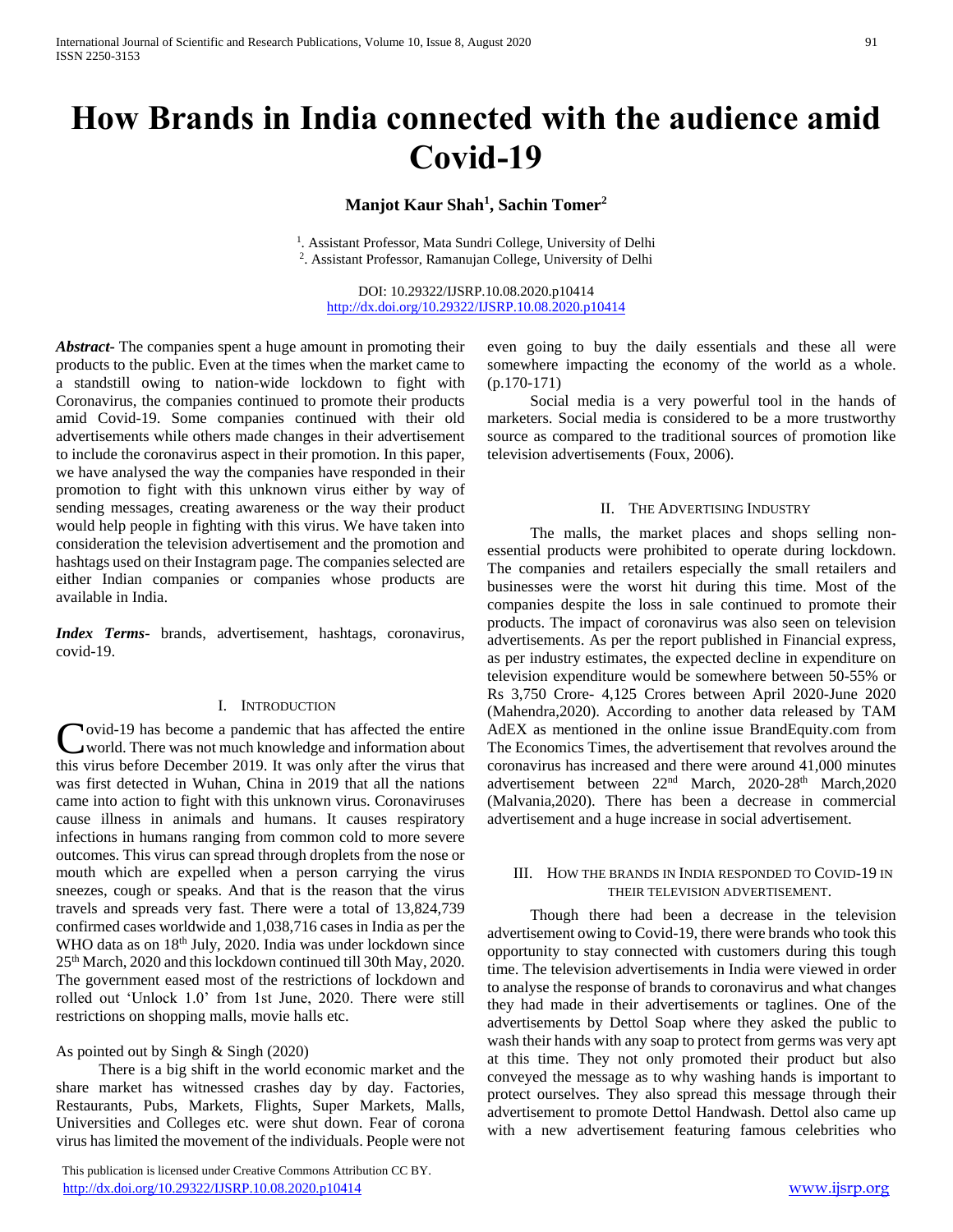prepared their part of advertisement from their place following the lockdown guidelines. The celebrities were seen washing their hands and spreading the message to wash hands for 20 seconds. Another popular soap brand, Lifebuoy added the term "virus fighter" with their brand name and urged people to defeat the virus. The brand Savlon also came up with an advertisement to create awareness about Coronavirus. Yet another brand Lux , which is popular for beauty soap came up with a short advertisement where the Lux soap was also being used for washing hands and it changed its tagline to "Stay Protected, Stay Beautiful". It did not mention the virus directly in the advertisement. Still the message to stay protected was sent across. Lux also continued with other advertisements without making any changes.

 Lizol came up with the advertisement issued in public interest to educate the people about the importance of disinfecting the regularly touched surface at home to fight against coronavirus. They requested the public to disinfect using any disinfectant. Lizol did not promote their disinfectant in the advertisement except that at the end of advertisement the name of the brand was reflected. Even the disinfectant bottle that was used in the advertisement did not mention the brand name but one could make out from the shape and color of the bottle that the disinfectant is Lizol. They used celebrities like Kareena Kapoor and Saif Ali Khan for spreading this message.

 Surf Excel is known for their heart-warming advertisements. They came up with advertisements where in a way they urged people to stay home. This advertisement was directed at children who have been stuck at home owing to the lockdown. It also had a positive message that all this will only be for a short period of time and then life will get back to normal. They also used the hashtag that the stains will stay at home since most of the people will be at home during the lockdown. This video was also uploaded on YouTube and had more than 55 lakhs views by June, 2020.

 After some relaxation in the lockdown regulations, the popular Pizza brand, Domino's came up with an advertisement to spread a message about the contactless delivery that the brand is making. They also highlighted the rules that they follow to ensure safety measures. They came up with the tagline " Great Taste. Delivered Safe". These kinds of advertisements play a very important role in winning the trust and confidence of the customers who fear placing orders due to safety concerns.

 The mention of Coronavirus in advertisement was not only done by brands dealing in personal care products but also by brands like lenskart.com where people who broke their eyeglasses during lockdown were able to get glasses from lenskart.com. Another brand, India Gate, who deal with rice came up with a new advertisement with reference to covid-19 and lockdown. Horlicks also launched a new advertisement amid covid. Some brands were quick enough to make changes in their advertisement and came up with new advertisements with mention of coronavirus. While others continued with their already existing advertisement.

# **Use Of Instagram Hashtags to Stay Connected With Audience During Covid Times**

 Most of the brands have official pages on Instagram. For our study we visited the Instagram handle of Indian companies and analysed their posts after the coronavirus forced the nation to lockdown. Most of the brands selected had verified Instagram handle. Only Dettol India did not have verified Instagram pages. Our study would only focus on the hashtags used by brands in their posts.

## **Savlon.India (112 posts, 6643 followers)**

 Savlon came up with #ChainOfProtection where people including celebrities from the film industry and their children were found using sanitizers to clean their hands. This chain of protection aims to break the chain of infection. They also highlighted the importance of social distancing with the quote that "Sometimes the only way to stand together is to stand apart". Another popular hashtag used by Savlon was #GetActiveWithSavlon, where people were asked to create fun and engaging activities for children and also teach them the importance of hand hygiene. They also came with #SurakshaAapkeHaathMein meaning that protection is in your own hand again highlighting the importance of hand washing and sanitizing hands to fight with the virus.

## **Dettol.India (68 posts, 4903 followers)**

 Dettol used hashtags like #apnisurakshaapnehaath meaning that your protection is in your own hand. This was similar to the hashtag used by Savlon. They also came up with #handwashchallenge to encourage hand washing habits among the public and to make hand washing look cool.

# **Lizol India (50 posts. 712 followers)**

 With only 313 followers, Lizol India page became active post Covid-19. There was an increase in the number of followers and they also had verified Instagram handle. Their popular hashtag was #DisinfectToProtect where the importance of disinfecting was highlighted.

## **Parachute Advansed (184 posts, 5096 followers)**

 They came up with #BondOverAChampi where families were seen applying oils to help them de-stress and relax while they stay at home. Another hashtag that was used was #MoreStrenghtToYou which was dedicated to the multiple roles the women had to play owing to lockdown.

## **Harpic India (119 posts, 972 followers)**

 They continued its mission to save water by using hashtags #staysafe #savewater by conveying the importance of hygiene and washing hands but also encouraging them to save water while doing so.

## **Samsung India (3070 posts, 2.6M followers)**

 They have been very active on Instagram following the lockdown. They used hashtag #GetThroughThisTogether where they urged people to pre-book their orders from the comfort and safety of their homes and also gave some exciting offers so that customers place orders amid lockdown. They also came up with #MakeMemoriesAgain where the followers were asked to dig out their old picture with family, recreate it and also give a chance to get featured. This was very interesting and they got a really good response from the public. They also came up with online service appointments. As a mark of respect they also thanked health care workers on International Nurse Day. There was so much focus on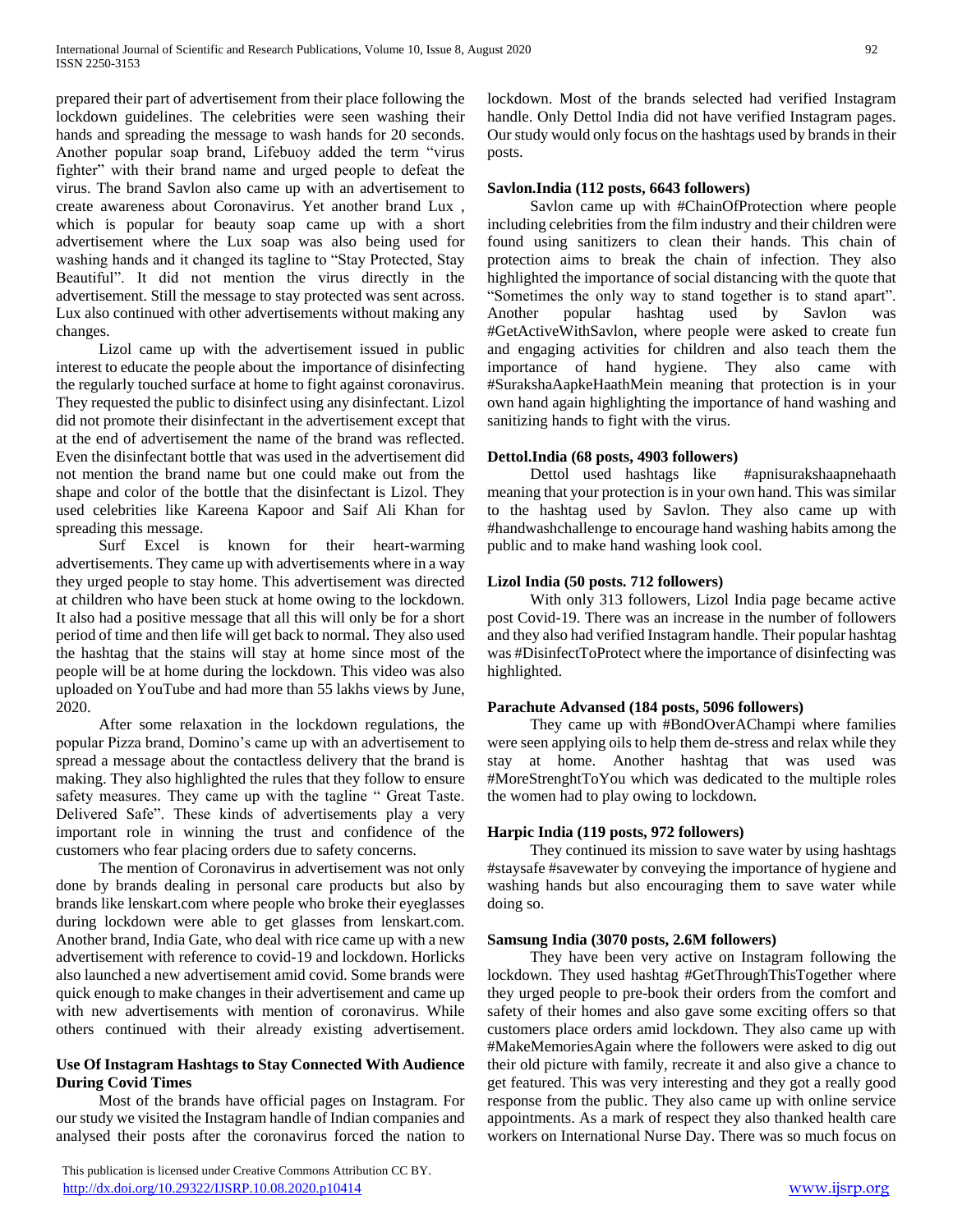handwash that they came up with the Handwash App on Galaxy Smart Watch where the reminder for hand wash, wash time counter and daily hand wash trend tracker was built to track the hand wash habit of the user. They urged and thanked people again and again for staying at home. They also posted about their contribution to the PM Cares Fund. Mobile phones can be another source of passing the virus. They also taught people how the mobile phone can be sanitized. Another important initiative was that of extending the warranty for all the customers whose warranty was expiring between 20<sup>th</sup> March, 2020 and 30<sup>th</sup> March, 2020.

## **LG India (1153 posts, 50.9K followers)**

 The hashtag used by them was #StayHomeStayEntertained, #LGCaresForYou, #MultiTaskFromHome. They also asked their followers to stay inside their homes and follow the lockdown guidelines. They also extended the warranty period for the customers. Posting about the contribution to society was common for all. They contributed meals to the underprivileged during the lockdown. They extended their tagline "Life is Good" to tell people that life is good when you have more me time, more productivity, more family time and more relaxation. They also taught the importance of social distancing.

# **Ponds India (2545, 184K followers)**

 They used hashtag #LoseTheMakeupNotTheGlow since during the lockdown most of the women were at home and they did not go out for work, socializing etc. They also used hashtags such as #StayIn #StaySafe #SelfCare.

## **Suzuki Motorcycle India (1754 posts, 253K followers)**

 They were continuing with their original promotion posts till 3<sup>rd</sup> of April. 2020. On 4<sup>th</sup> April, 2020 they came up with a post where due to lockdown they extended the warranty expiring between  $15<sup>th</sup>$  March, 2020 and 30<sup>th</sup> April, 2020 to 30<sup>th</sup> June, 2020. They used hashtags #Stayhome #Stay safe which was used by most of the companies. They also came up with #ARideToRemember where the followers were asked to share their throwback stories from the road. They also gave maintenance tips for two wheelers to their customers. They also used #StayInStaySafe. They also replaced different hand movements while riding bikes with safety measures that need to be taken. In one of the posts a person was seen opening the dustbin it was mentioned on the image that "Pressing the brake pedal be like". In another post the twist in the wrist was shown as wringing the clothes. Suzuki Motorcycle became very active on Instagram during Covid time.

# **Hero MotoCorp (1507 posts, 108K followers)**

They extended the warranty period till  $30<sup>th</sup>$  June, 2020. They gave tips to store bikes when not in use. They used hashtags like #Stayhomestaysafe. They also posted about their contribution to society in the form of distribution of masks and hand sanitizers which were produced in their manufacturing plants. They requested people to stay indoors and said that staying indoor was the most heroic thing that they can do.

## **Toyota India (701 posts, 224K followers)**

 They have been active on Instagram since this lockdown was introduced. Their first post came on 21<sup>st</sup> March, 2020 ahead of one day lockdown in India on 22nd March, 2020. They used hashtag #ToyotaWithIndia signifying that the company is with India during its fight with Covid. They urged people not to go out and stay back at home as safety can't take a backseat and it is important for all to stay safe. They showcased the car seats but requested people to enjoy the interiors of their house rather than Toyota cars. They were very innovative in staying connected with the followers. They also asked people to be responsible as luxury can wait but responsibility cannot. They also make use of the car seats to urge people to take responsibility to flatten the curve of Covid. So the curve of their car seat was compared with the curve of Covid. They also extended the warranty period by two months. When the lockdown gave some relaxations, they used #WeAreSafe to ensure their customers that their safety would be taken care of.

# **Maruti Suzuki (257 posts, 28.7K followers)**

 They urged people not to drive during lockdown and stay inside. They used hashtags like #FlattenTheCurve, #GearUpForTomorrow, #SelfIsolation, #WorkFromHome, #IndiaFightsCorona and #BreakTheChain. They gave tips for car care. They also asked followers to share their throwback pictures. They also used #SocialResponsibilty to ensure public safety and their contribution in the form of distribution of 2 million face masks.

# **Hyundai India (2345 posts, 863K followers)**

 Hyundai was very active on Instagram. They asked followers to stay safe and that the key to safety is to stay at home. They used hashtags like #FlattenTheCurve, #HyundaiCares, #StayHome, #StaySafe, #WePledgeToBeSafe, #ProgressForHumanity. This company sells cars but urges people not to drive. They asked people to stop the wheels to race ahead. They also used #0KMPH. They were also very innovative in their promotion during the lockdown. They used images of engine start and stop buttons and asked people to start distancing and stop the spread of coronavirus. They also asked people to take foot off the pedal and to respect the lockdown. They also posted about their contribution to the CM Relief Fund and distribution of PPE kits and dry rations. They depicted very nicely that the safest destination during lockdown is house and one should stay inside. The brands were really innovative in their promotion both on television and using social media like Instagram. They also highlighted their contribution to society during these tough times. "This pandemic offers great opportunities for firms to actively engage in various CSR initiatives during the crisis, and potentially catalyse a new era of CSR development in the long run." ( He & Harris, 2020, p. 20). Using social media for communicating CSR activities is highly recommended (Kesavan, Bernacchi, & Mascarenhas, 2013) and when the entire world is going through a crisis this becomes even more important. The customers and public are interested in knowing how responsible the companies are. Social media is a trustworthy medium for CSR communication and it helps the companies in building relationships with customers and other stakeholders (Ali, Jiménez-Zarco, & Bicho, 2015).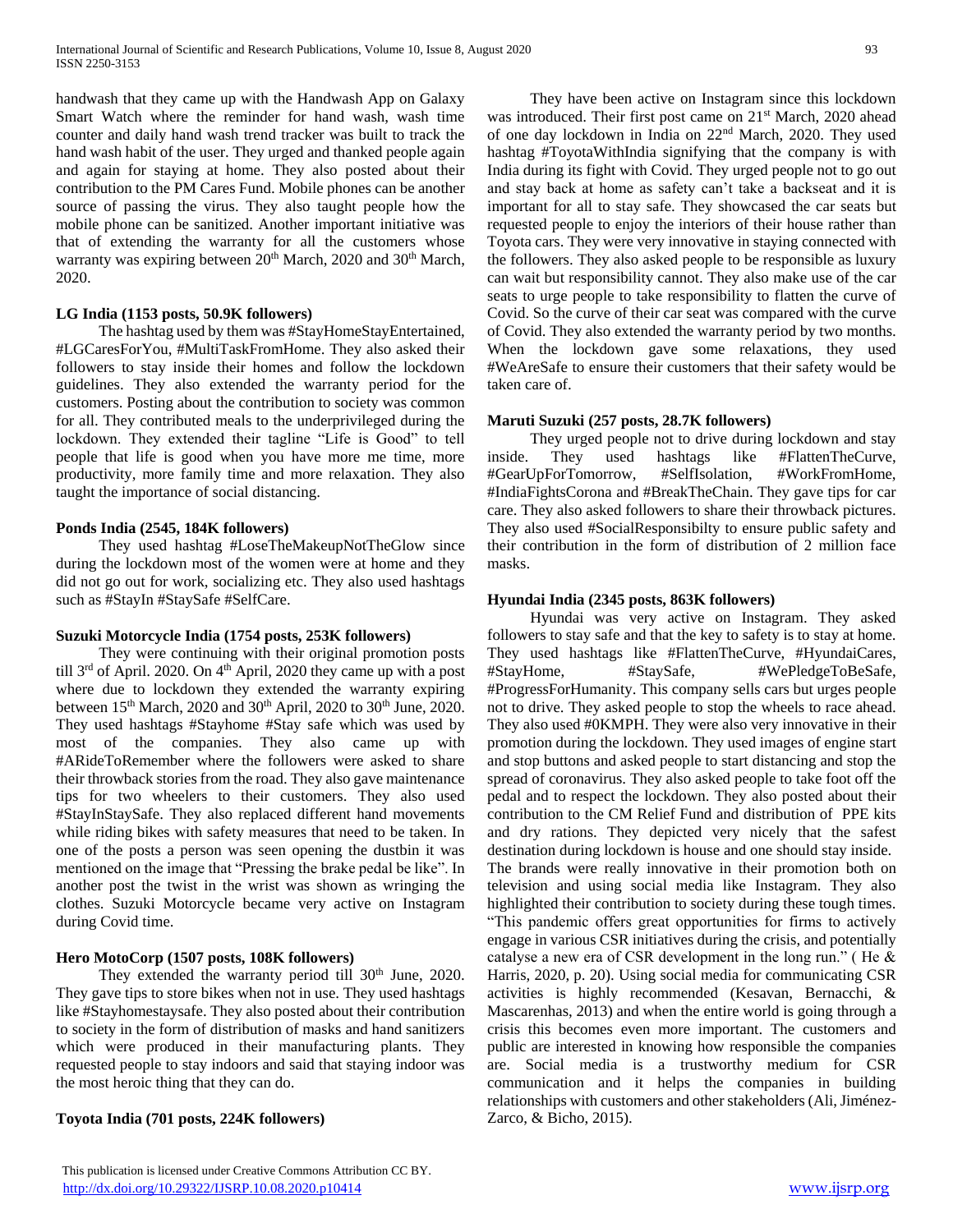The word cloud of hashtags used is shown in the figure 1. The focus was on staying home and staying safe. The most commonly used words in hashtags were stay, home, safe, chain, India, break, curve, flatten, cares, corona, coronavirus, fights, safe, self, tomorrow. The main motive in using these hashtags were to highlight the importance of safety to fight with the virus. They also wanted to make a contribution to help flatten the curve.



**Figure 1: Word cloud of hashtags**

#### IV. FINDINGS OF THE STUDY

 The brands were quick enough to respond to coronavirus and connect with the audience using various hashtags. The hashtags used revolved around covid-19. They also came up with various schemes like extending the warranty period that was expiring during the lockdown period. This scheme was very popularly used by the automobile and electronic industry. The brands were very creative in modifying their advertisement to include the corona aspect in their promotion. Not only personal care brands but also brands dealing in products which do not provide any kind of protection against coronavirus also came up with the promotion during this period. The marketers need to understand that even if there may be a decrease in the sales, staying in the minds of consumers is of utmost importance. Social media is one such platform where the brands can easily connect with the customers.

#### **REFERENCES**

[1] Ali, I., Jiménez-Zarco, A. I., & Bicho, M. (2015). Using social media for CSR communication and engaging stakeholders. Corporate Social Responsibility in the Digital Age (Developments in Corporate Governance and Responsibility, 7, 165-185.

- [2] Foux, G. (2006). Consumer-generated media: Get your customers involved. Brand Strategy, 8(202), 38-39.
- [3] Kesavan, R., Bernacchi, M. D., & Mascarenhas, O. A. (2013). Word of mouse: CSR communication and the social media. International Management Review, 9(1), 58-66.
- [4] He, H., & Harris, L. (2020). The Impact of Covid-19 Pandemic on Corporate Social Responsibility and Marketing Philosophy. Journal of Business Research.
- [5] Mahendra, V (2020, March 31). Coronavirus Impact: Ad expenditure to decline by 50-55% on TV between April-June 2020. Financial Express, Retrieved from https://www.financialexpress.com/brandwagon/coronavirusimpact-ad-expenditure-to-decline-by-50-55-on-tv-between-april-june-2020/1914445/
- [6] Malvania, U. (2020, April 10). Coronavirus related ads on TV crossed 40,000 minutes in last week of March. Brand Equity.com, The Economics Times, Retrieved from https://brandequity.economictimes.indiatimes.com/news/advertising/corona virus-related-ads-on-tv-crossed-40000-minutes-in-last-week-ofmarch/75075903
- [7] Singh, J., & Singh, J. (2020). COVID-19 and its impact on society. Electronic Research Journal of Social Sciences and Humanities, 2.

#### AUTHORS

**First Author** – Manjot Kaur Shah, Assistant Professor, Mata Sundri College, University of Delhi **Second Author** – Sachin Tomer, Assistant Professor,

Ramanujan College, University of Delhi